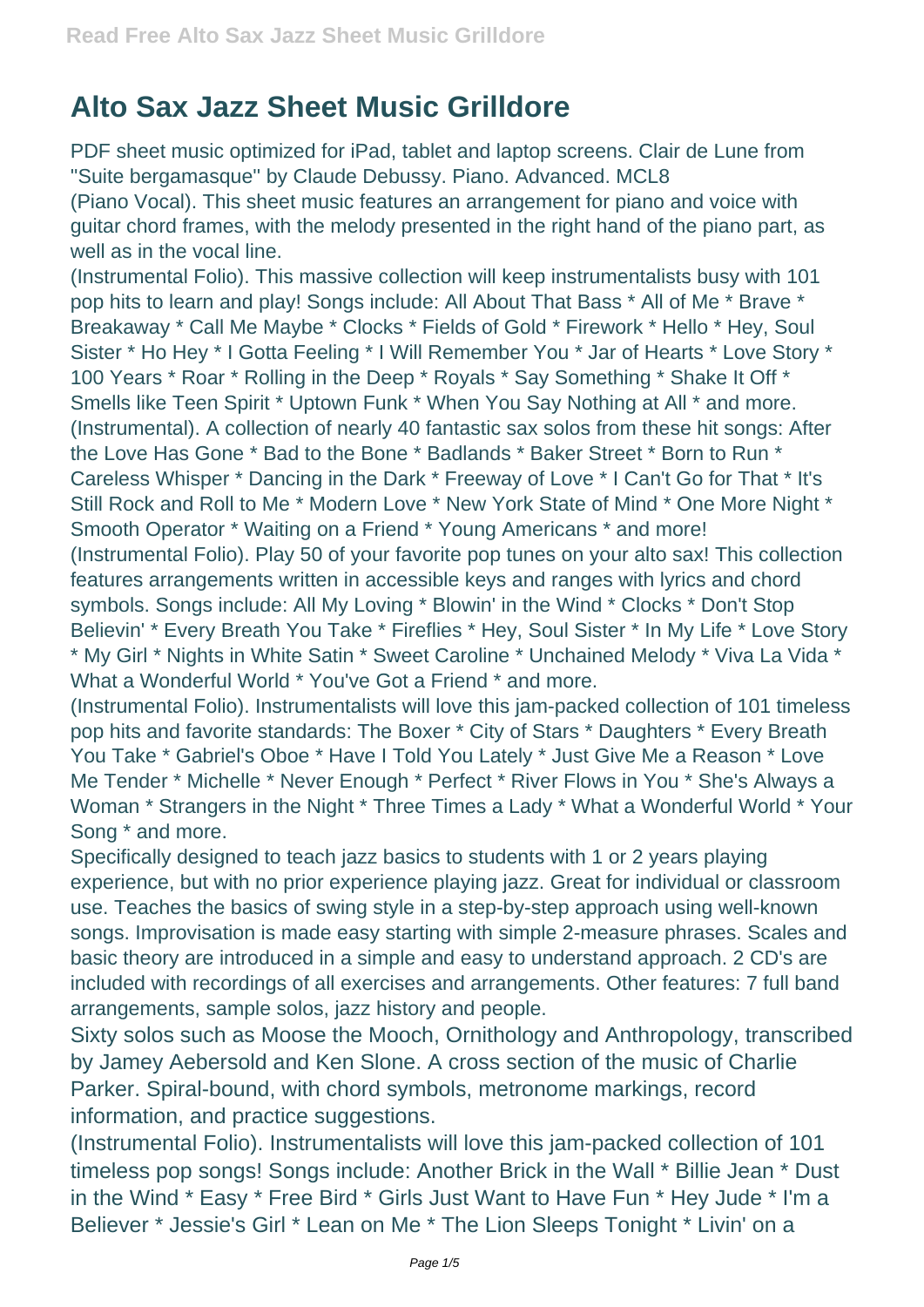Prayer \* My Girl \* Piano Man \* Pour Some Sugar on Me \* Reeling in the Years \* Stand by Me \* Sweet Home Alabama \* Take Me Home, Country Roads \* With or Without You \* You Really Got Me \* and more.

Spans a host of jazz idioms including blues, swing, Latin and gospel with 10 jazz standards. This book/CD includes Fly me to the moon, Stompin' at the Savoy and C Jam Blues and the professional, acoustic backing tracks help create an atmospheric performance.

Illustrations and the song "Summertime" from the "Porgy and Bess" musical depict a family's routine summer day.

(Transcribed Horns). Imagine playing the exact parts of some of the most memorable and consequential songs of our time note-for-note, exactly as the legends played them. This unique new series features transcriptions of all the horn parts included on the original recordings with a separate staff for each horn. Perfect for cover bands! The books also include vocal melody lines, complete lyrics, and chord symbols. This volume features 15 jazzy, rockin' gems: And When I Die \* Does Anybody Really Know What Time It Is? \* Feelin' Stronger Every Day \* Get It On \* Honky Cat \* The Horse \* The Letter \* Love Is on the Way \* Make Me Smile \* Mercy, Mercy, Mercy \* Penny Lane \* Proud Mary \* Shake a Tail Feather \* So Very Hard to Go \* Subway to Venus.

Each collection contains 11 songs arranged for the instrumentalist wanting to play in a jazz style -- without the need to learn to improvise. All of the books are compatible, with only minimal changes in the "variation" section to accommodate the ranges and unique characteristics of the instruments. Titles are: Ain't Misbehavin' \* My Funny Valentine \* Bewitched \* It's All Right with Me \* Have You Met Miss Jones \* My Ship \* Thou Swell \* All the Things You Are \* Just in Time \* I've Grown Accustomed to Her Face \* Summertime.

(Instrumental Folio). If you've been playing clarinet for a little while, you are probably eager to learn some familiar songs. This book includes a wide variety of favorite songs, from pop hits and movie themes to classical melodies and folk songs, many of which originally featured clarinet! Songs include: Air (Air on the G String) \* Baby Elephant Walk \* Clarinet Polka \* Fight Song \* God Bless America \* Honeysuckle Rose \* I Will Always Love You \* Memories of You \* Roar \* Stand by Me \* Uptown Funk \* You Brought a New Kind of Love to Me \* You've Got a Friend in Me \* and more.

Sittin In with the Big Band: Jazz Ensemble Play-Along is written at the easy to medium-easy level. It provides an opportunity to play along with a professional jazz ensemble to improve your playing 24/7. As you play along and listen to the outstanding players in the band, youll learn about blend, style, phrasing, tone, dynamics, technique, articulation, and playing in time, as well as a variety of Latin, swing, ballad and rock styles. Performance tips and suggestions are included in each book. Books are available for alto saxophone, tenor saxophone, trumpet, trombone, piano, bass, guitar and drums.Titles include: Vehicle, Sax to the Max, Nutcracker Rock, Fiesta Latina, Now What, Goodbye My Heart, Two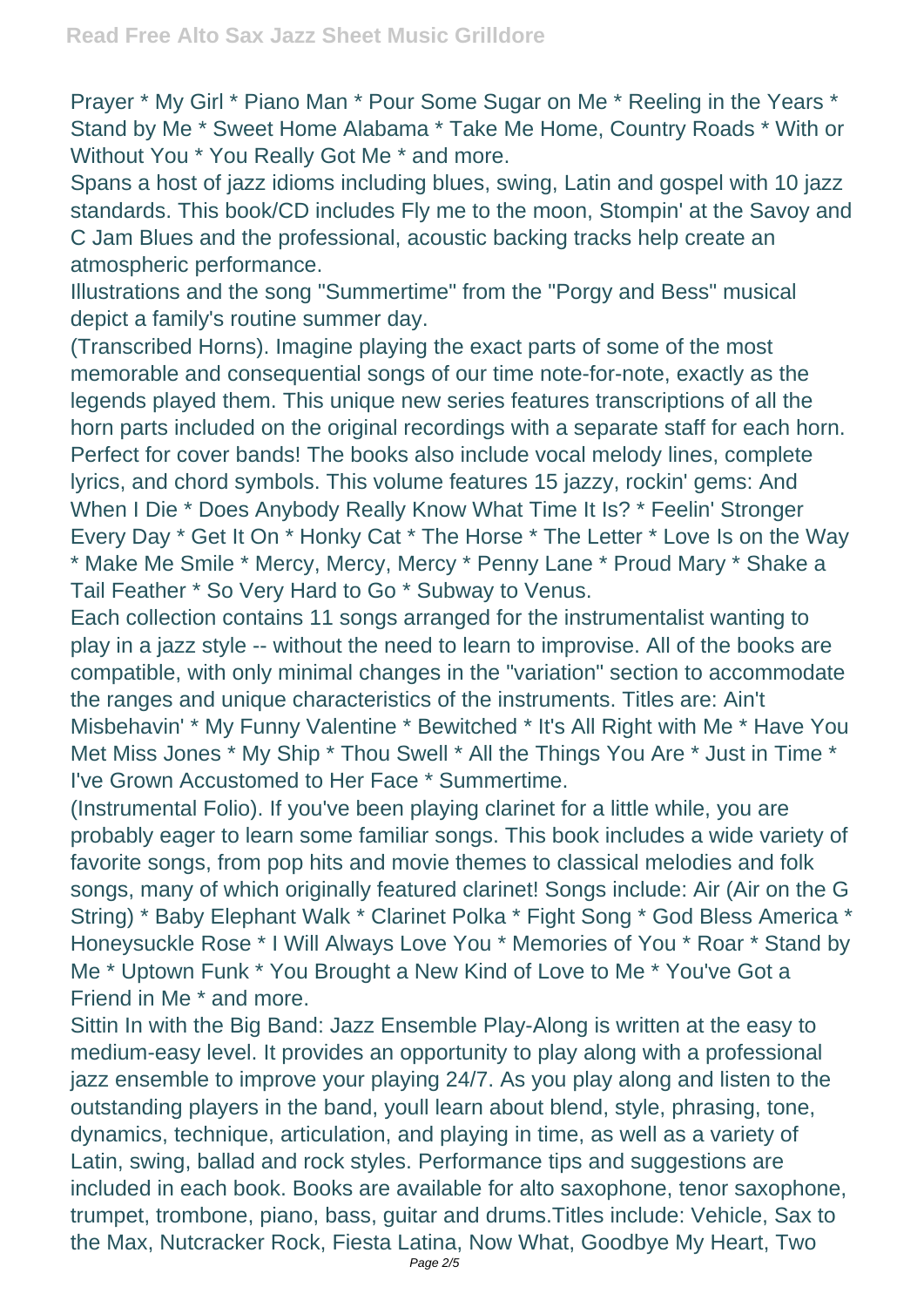and a Half Men, Burritos to Go, Drummin Man, Swingin Shanty and Play That Funky Music.Features: Eleven big-band charts arranged by a variety of top writersPlay-along CD with demo trackSolo improvisation opportunities (Instrumental Folio). When kids learn to play an instrument, they want to play the songs they know and love! This collection of 50 songs allows them to do just that! It includes 50 contemporary favorites, including: Believer \* Don't Stop Believin' \* Happy \* High Hopes \* Let's Get It Started \* Ocean Eyes \* Perfect \* Rewrite the Stars \* A Thousand Miles \* You Will Be Found \* and more.

A self-study text (newly revised with a recording), presenting the most common jazz rhythms in order of increasing complexity in a series of short exercises and duets. The recording provides examples of performance and a professional rhythm section to play with. Great especially for those trained in classical music. Five compatible editions.

Beginning SaxophoneThe Jazz Approach101 Jazz Songs for Alto Sax These instrumental editions are completely compatible with each other and can be played together or as solos. Melodic ranges and rhythms are carefully considered for each instrument so every tune is easily accessible to all players. Titles: \* Ben's Death/Tie Fighter Attack \* Cantina Band \* The Emperor Arrives \* Han Solo and the Princess \* The Imperial March \* Jedi Rocks \* Luke and Leia \* May the Force Be with You \* Parade of the Ewoks \* Princess Leia's Theme \* Star Wars (Main Theme) \* The Throne Room \* Victory Celebration \* Yoda's Theme (Saxophone Play-Along). The Saxophone Play-Along Series will help you play your favorite songs quickly and easily. Just follow the notation, listen to the audio to hear how the saxophone should sound, and then play-along using the separate backing tracks. The audio files can be downloaded or streamed and include PLAYBACK+ features such as tempo adjustment and looping. This volume includes 8 songs: Bermuda Nights \* Blue Water \* Europa \* Flirt \* Love Is on the Way \* Maputo \* Songbird \* Winelight.

(Piano Vocal). This sheet music features an arrangement for piano and voice with guitar chord frames, with the melody presented in the right hand of the piano part as well as in the vocal line.

(Instrumental Folio). If you play an instrument and you're a Disney fan, you'll love this collection of 101 favorites to learn and play! Songs include: Beauty and the Beast \* Can You Feel the Love Tonight \* A Dream Is a Wish Your Heart Makes \* Evermore \* Go the Distance \* He's a Pirate \* I See the Light \* Kiss the Girl \* Let It Go \* Mickey Mouse March \* Reflection \* A Spoonful of Sugar \* True Love's Kiss \* We're All in This Together \* When You Wish upon a Star \* A Whole New World \* You've Got a Friend in Me \* Zip-A-Dee-Doo-Dah \* and more.

Playing Through the Blues: Flute Edition is an intermediate-level reading book with accompanying CD (12 listening tracks; 12 play-along tracks) that contains very melodic, fun-to-play blues lines and riffs in various styles and feels. The keys and tempos are comfortable. It's an excellent tool for learning what jazz soloing is all about. You can also improvise over the play-along tracks using the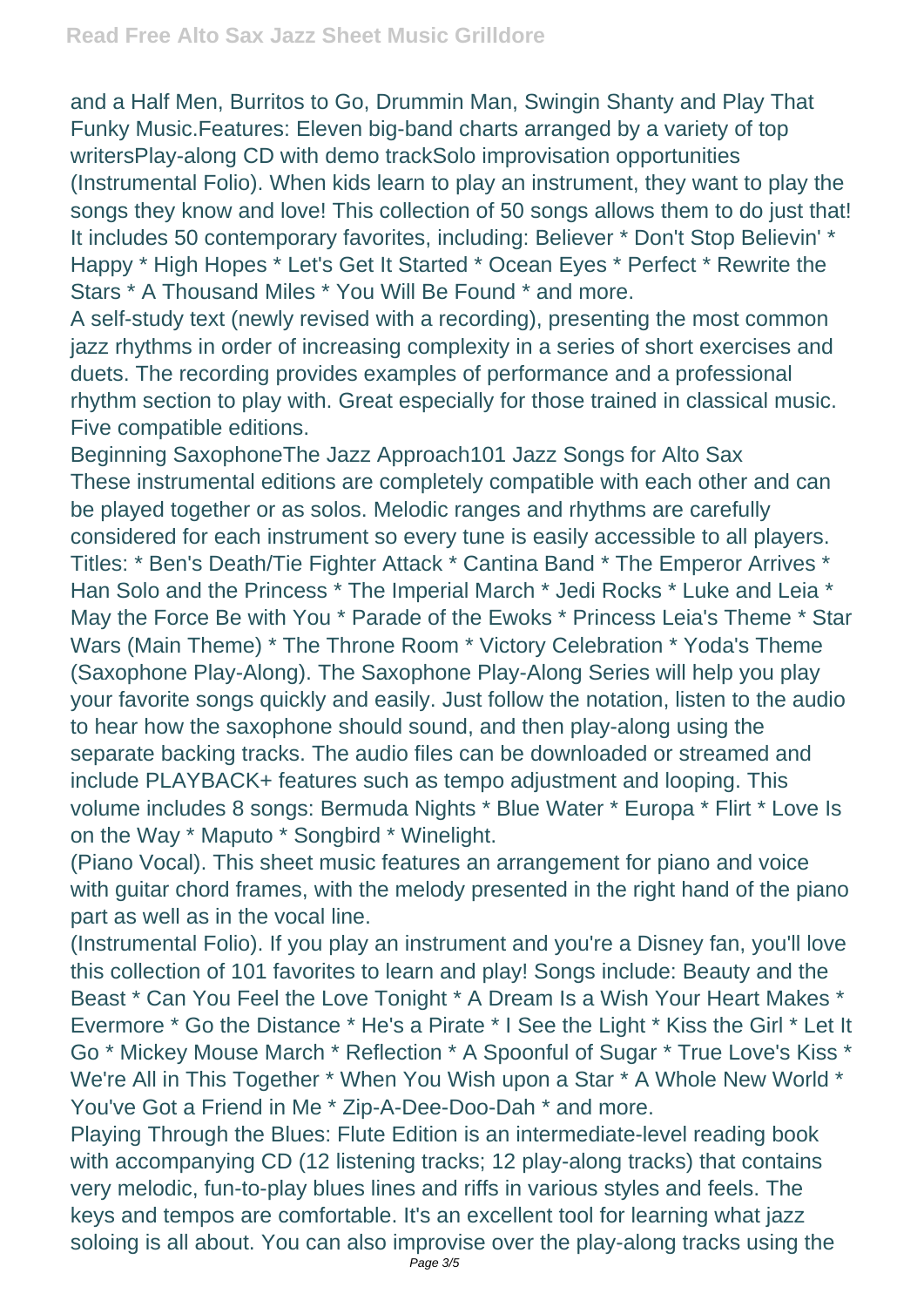chords for the tracks shown in the book. Titles: Blues for Michael Brecker \* On the Spot \* Sus Sounds \* Goin' Home \* Funky Blue \* Blues Ascension \* Four in Three \* Diggin' In \* Nightfall \* Medieval Blues \* Tradin' Ones & Twos \* Shuffle Them Blues.

Sheet Music Solos For Alto Saxophone Book 2 Skill level varies from easy (Elementary) to medium (Intermediate) There is a mixed selection of pieces in this book including classical, traditional and folk tunes. Contents: Daisy Bell Greensleeves Home on the Range For He's a Jolly Good Fellow Liebestraum Merrily We Roll Along Michael Row The Boat Ashore Oh Susanna Sonata in C Major Radetzky March Roses From the South Sonata Pathetique Swan Lake The Entertainer The New World Symphony Theme From Jupiter Trumpet Voluntary Waves of the Danube Wedding March (Here Comes The Bride) When The Saints Go Marching In Skill Level: Grade1 to Grade 3You can also play together in a duet or ensemble with other instruments with a book for that instrument. To get a book for your instrument choose from the Sheet Music Solos Book 2 series. All arrangements are the same and keys are adjusted for B flat, E flat, F and C instruments so everything sounds correct. Instruments in this series include Saxophone, Trumpet, Trombone, Piccolo, French Horn, Tuba, Oboe, Flute and Clarinet. Please check out my author page to view these books. Teachers & StudentsMusic teachers can use this book as a teaching aid with new students. Beginners can use this if they want to have a go themselves. My name is Michael Shaw, I hope you find this book useful, Good luck with your music.

(Piano Vocal). Piano/vocal arrangment of the favorite French ballad made famous by the "Little Sparrow," Edith Piaf.

(Instrumental Solo). Instrumentalists will love this huge collection of jazz classics, including: All of Me \* Autumn Leaves \* Bewitched \* Blue Skies \* Body and Soul \* Cheek to Cheek \* Come Rain or Come Shine \* Don't Get Around Much Anymore \* A Fine Romance \* Here's to Life \* I Could Write a Book \* In the Wee Small Hours of the Morning \* It Could Happen to You \* The Lady Is a Tramp \* Like Someone in Love \* Lullaby of Birdland \* Manhattan \* Misty \* My One and Only Love \* The Nearness of You \* On Green Dolphin Street \* Satin Doll \* Stella by Starlight \* Tangerine \* Unforgettable \* The Way You Look Tonight \* Yesterdays \* and many more.

(Music Minus One). The original transcriptions of the 1949 and 1950 Mercury sessions with Charlie Parker are featured in this collection with printed solo parts and audio containing complete and accompaniment versions so you can take the lead with the band. What a fantastic way to study the music of Parker! Songs include: April in Paris \* East of the Sun \* Everything Happens to Me \* I'm in the Mood for Love \* I Didn't Know What Time It Was \* Just Friends \* Laura \* Dancing in the Dark \* Summertime. The accompanying audio is accessed through Hal Leonard's popular MyLibrary system using the provided code. The audio can be streamed or downloaded and includes PLAYBACK+, a multi-functional audio player that allows you to slow down audio without changing pitch, set loop points,